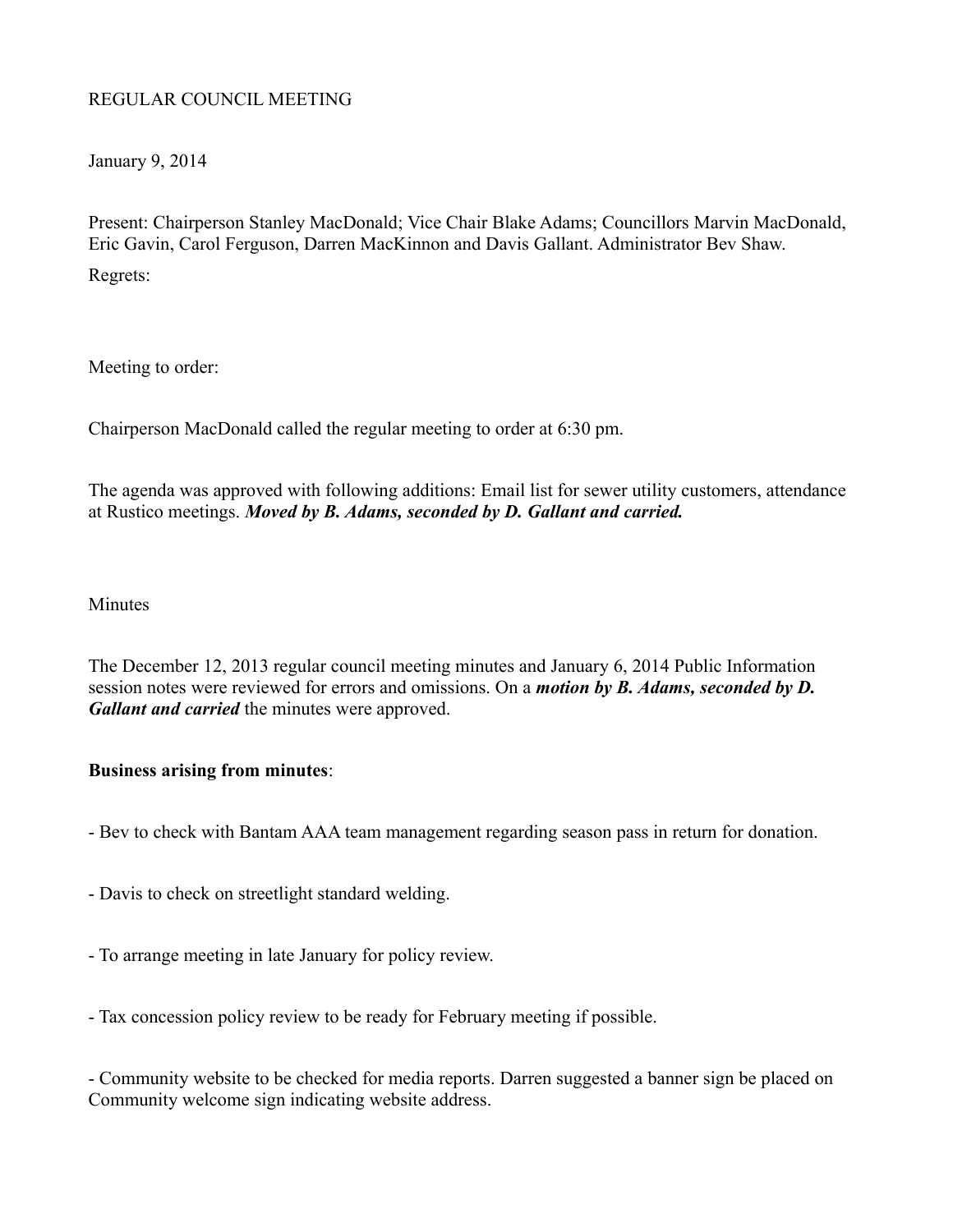Financial Business:

Carol reviewed the financial reports for December 2013. December revenue: general \$134,600.44; sewer \$1,072.07. December expenses: general \$93,710.28; sewer \$103,045.47; Bank balances at the end of December - general \$99,284.39; sewer \$15,835.47. Copies of budget report to December 31/13 circulated to Council. It was *moved by M. MacDonald, seconded by B. Adams and carried* that financial report be approved.

To check on Administration sundry and professional fees.

NEW BUSINESS

Chairperson's report

Stanley's written report was circulated. Zach from the Graphic mentioned that he put a video on YouTube of the Jan.  $6<sup>th</sup>$  town public meeting.

Administrator's report

Written report circulated to Council. Business permit issued to Kendall Gallant, Tri County Marine for a car wash at 501 Main Street.

Reports from Departments

*Development & Tourism* - Blake reported the Planning Board won't be meeting again until after January  $20<sup>th</sup>$  as Planner Phil Wood is unavailable and he hopes to be prepared to table the Tax Concession Policy at the February meeting.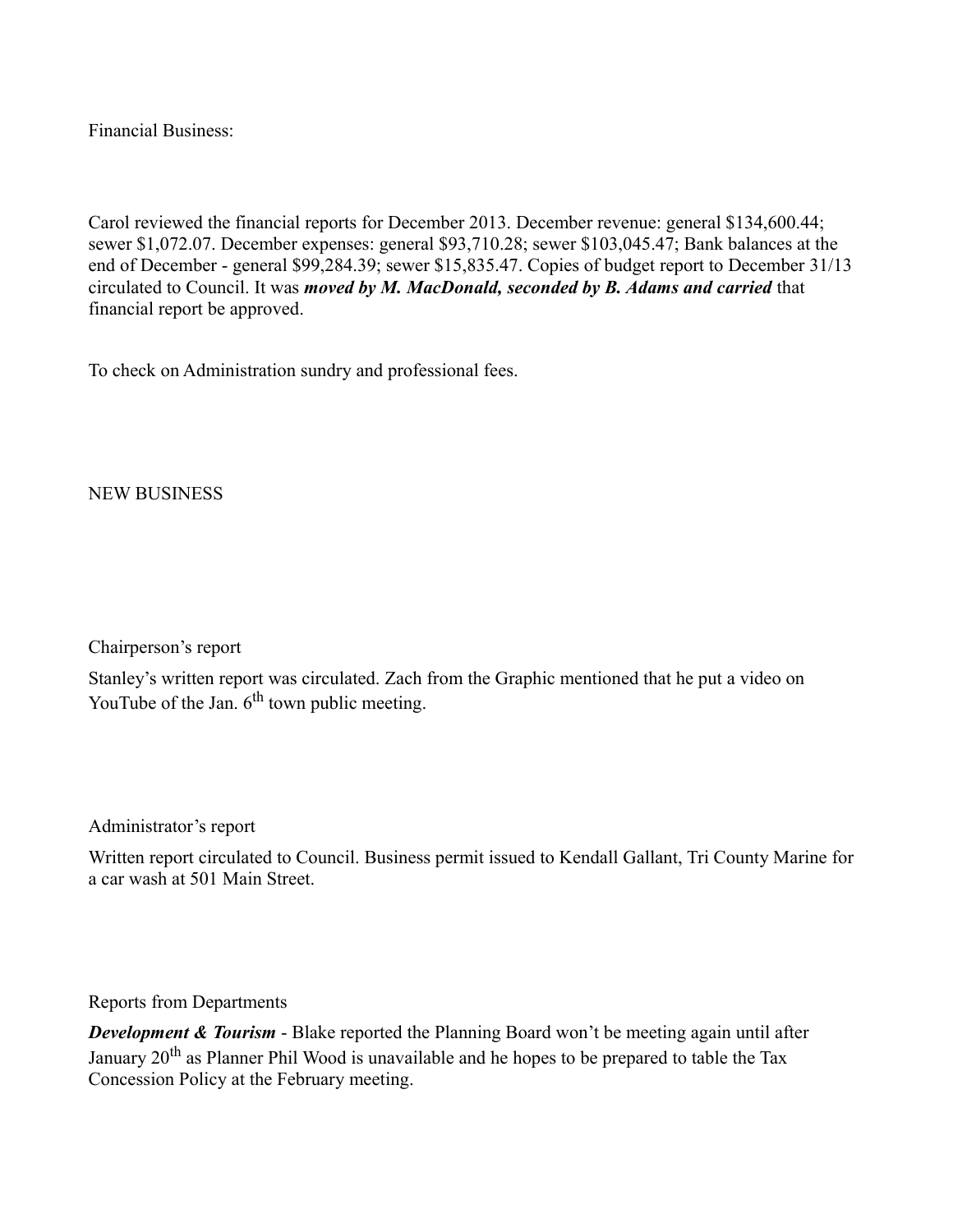*Sanitation/Streets/Properties -* Davis reported that the Co-op experienced a sewer issue but it was a private property matter. He's been monitoring the sidewalks watching for any chipping or edging but the cylinder attachments to the blower seem to be working. Bev to check with Dale re rock pick in windshield of maintenance truck.

*Fire Protection* - Chief Blair Perry submitted a written report saying that in December 9 calls were answered with 3 medicals, 1 false alarm, 1 flue fire, 1 fire investigation, 1 motor vehicle accident, 1 workshop fire and 1 snowmobile accident. The snowmobile accident resulted in fatality which was very difficult for the department members but was handled professionally. The year end showed no property losses during 2013. Marvin reported that he attended the department annual meeting and Chief Perry was re-elected, Deputy Chief - Ron Phillips, Captain # 1 - Jason Greenan, Captain # 2 - Blain Buchanan, Lieutenant # 1 - Davis Gallant, Lieutenant # 2 - Rodney MacWilliam, Treasurer - Jeff Price and Secretary - Carol Gillis.

*Recreation report* - Tylan's written report plus schedule for Up West Winterfest circulated to Council. New Year's Levee went well with about 30 - 40 people in attendance. Good Neighbour award presented to Charlene and Marlene Perry; and Citizen of the Year award went to Frances Dewar. Tylan supplied some preliminary information on the volunteer appreciation night which Council discussed in length. *Moved by B. Adams, seconded by M. MacDonald* that the Recreation Department proceed with this event in late February with a budget of \$1500, to contact O'Leary Legion to be venue with expectations of 200 people, to have lots of publicity and see that all community volunteers are invited, to collect photos to do a slide show. *Motion carried.* Other details - try to determine numbers through RSVPs, perhaps inviting 1 or 2 representatives from each volunteer group but of course no one to be turned away at the door, include a storm date in plans, adults only as this will permit the legion to perhaps make some money from the bar.

It was mentioned that Council would provide some sponsorship for hockey tournaments that Tylan is planning in conjunction with the rink's end of season.

*Police Report -* Written RCMP report for December circulated. The RCMP members spent 165 hours on O'Leary policing business with 9 calls for service. Provincial statutes - 4 non-moving traffic violations and 2 speeding violations. Five criminal background checks completed. No response from RCMP Cst. Scott Lundrigan re ATV information session.

Stanley stated that he'd like to see the ADIC board reactivated and requested a copy of the last minutes. Darren indicated that he is still interested in serving as liaison to council on this board and no one was sure of Kevin Maynard's status. It was agreed that Bev draft a letter to Kevin to determine his desire to continue on board and would he wish to assist in finding new board members.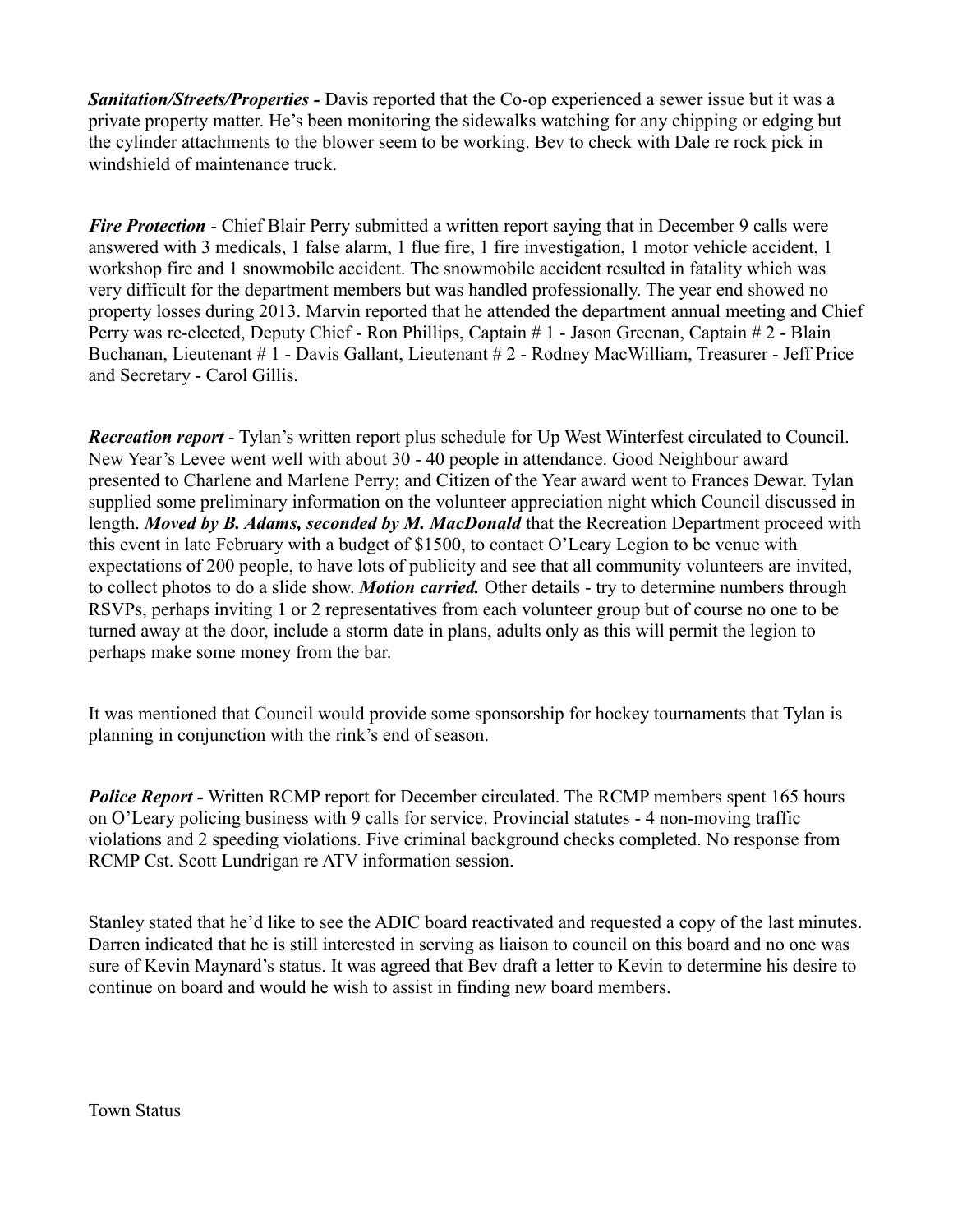WHEREAS the Community of O'Leary is currently providing services of a town;

WHEREAS town status may have a positive impact on economic development initiatives and financial opportunities;

WHEREAS as a town special council meetings can be called with less notice and expense;

WHEREAS as a town annual budgets can be approved by Council instead of residents;

BE IT RESOLVED that O'Leary Community Council apply to the Provincial Government of PEI to change municipal status to a town.

Moved by Blake Adams, seconded by Carol Ferguson. Motion Carried.

Transportation West request

*Moved by D. MacKinnon, seconded by D. Gallant and carried* that the Community of O'Leary donate \$600 to Transportation West which will provide signage on 3 of their buses.

## Affordable Housing Resolution

WHEREAS, a stable and secure housing system that creates and maintains jobs and allows for a range of living options is essential to attracting new workers, meeting the needs of young families and supporting seniors and our most valuable citizens;

WHEREAS the high cost of housing is the most urgent financial issue facing Canadians with one in four people paying more than they can afford for housing, and mortgage debt held by Canadians now standing at just over \$1.1 trillion;

WHEREAS housing costs and, as the Bank of Canada notes, household debt, are undermining Canadians' personal financial security, while putting our national economy at risk;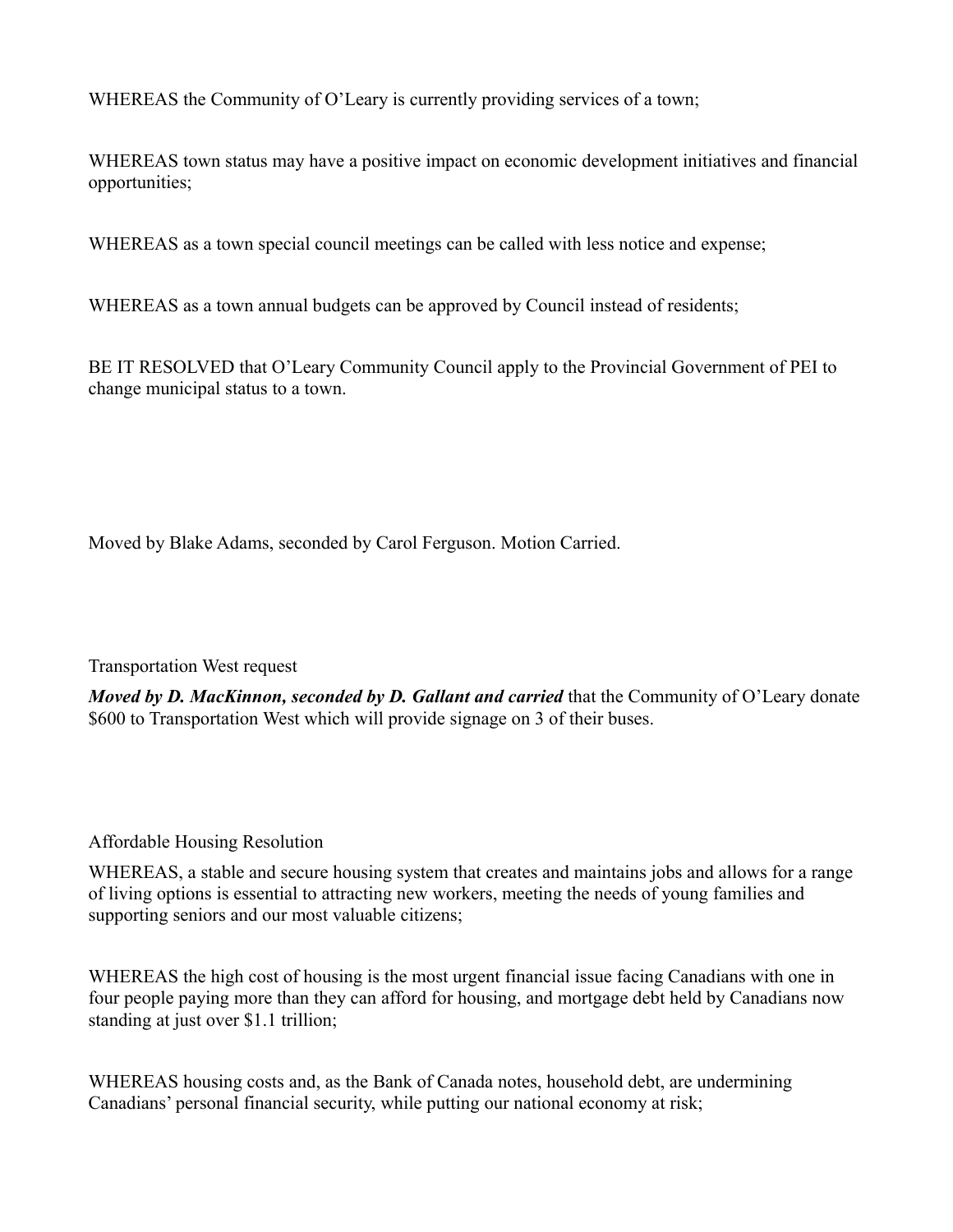WHEREAS those who cannot afford to purchase a home rely on the short supply of rental units, which is driving up rental costs and making it hard to house workers in regions experiencing strong economic activity;

WHEREAS an inadequate supply of subsidized housing for those in need is pushing some of the most vulnerable Canadians on to the street, while \$1.7 billion annually in federal investments in social housing have begun to expire;

WHEREAS coordinated action is required to prevent housing issues from being offloaded onto local governments and align the steps local governments have already taken with regard to federal/provincial/territorial programs and policies;

WHEREAS, the Federation of Canadian Municipalities (FCM) has launched a housing campaign, "Fixing Canada's Housing Crunch," calling on the federal government to increase housing options for Canadians and to work with all orders of government to develop a long-term plan for Canada's housing future;

WHEREAS FCM has asked its member municipalities to pass a council resolution supporting the campaign; and

WHEREAS, cities, towns and communities in Prince Edward Island have continuing housing needs that can only be met through the kind of long-term planning and investment made possible by federal leadership;

THEREFORE BE IT RESOLVED that the Community Council of O'Leary, PE. endorses the FCM housing campaign and urges the Minister of Employment and Social Development to develop a longterm plan for housing that puts core investments on solid ground, increases predictability, protects Canadians from the planned expiry of \$1.7 billion in social housing agreements and ensures a healthy stock of affordable rental housing for Canadians.

BE IT FURTHER RESOLVED that a copy of this resolution be sent to the Minister of Employment and Social Development, Members of Parliament representing Prince Edward Island, the Minister of Community Services and Seniors, the Minister of Finance, Energy and Municipal Affairs, and the Federation of Canadian Municipalities.

*Moved by M. MacDonald, seconded by D. MacKinnon* that this resolution regarding Affordable Housing, be adopted. *Motion carried.*